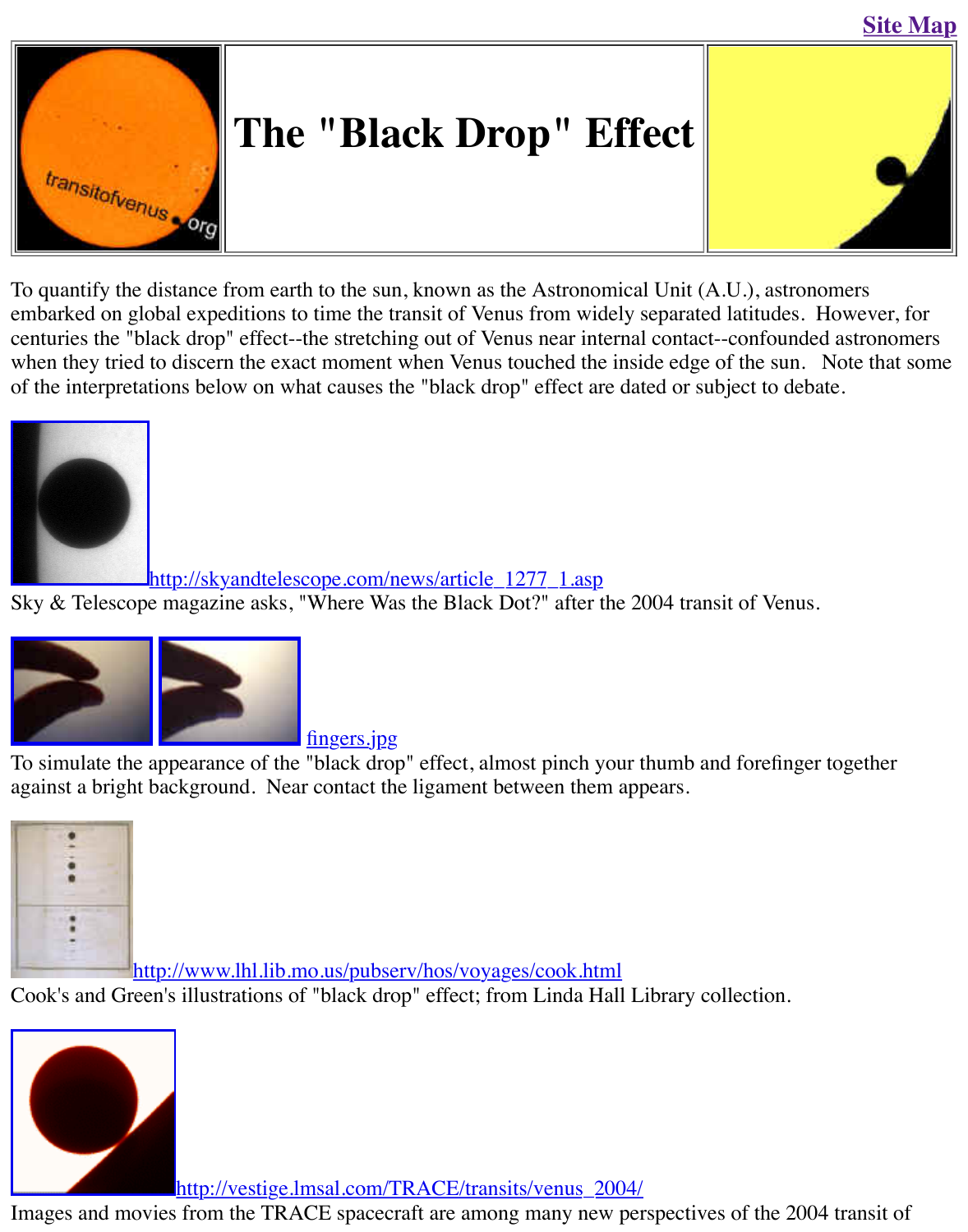instant internal contact occurs; [from Steven](http://old.transitofvenus.org/images.htm) van Roode.

[http://www.phys.uu.nl/~vgent/venus/venus\\_text2.htm#black%20drop](http://home.hetnet.nl/~smvanroode/venustransit/eng/eng_parallax.html#BD) Bibliography: *The Black Drop and Related Phenomena*, from R.H. van Gent.



http://star.arm.ac.uk/history/transit.html

Drawings of the Transit of Venus by Captain James Cook and Charles Green; from the Armagh

http://www.metaresearch.org/home/Viewpoint/blackdrop.asp

In noting "an irradiation effect – the apparent spreading of light from bright areas onto any adj areas," author Tom Van Flandern asserts that the well-understood black drop effect "provides a advantage rather than a disadvantage."



http://nicmosis.as.arizona.edu:8000/POSTERS/TOM1999.jpg

[Poster on the 1999](http://nicmosis.as.arizona.edu:8000/POSTERS/TOM1999.jpg) transit of Mercury "definitively solves the problem of the black-drop effect past transits of Venus;" by Jay Pasachoff, Glenn Schneider and Leon Golub; from the America Society's Division of Planetary Science meeting in 2001.



http://arxiv.org/pdf/astro-ph/0310379.

Report by Schneider, Pasachoff, and Golub (see poster above) "separates the primary contributors "Black Drop" Effect], solar limb darkening and broadening due to the instrumental point sprea the 1999 transit of Mercury, seen in high spatial resolution optical imaging with NASA's TRA

Question:

Can you suggest what [an observer could expect of the black](http://arxiv.org/pdf/astro-ph/0310379) drop effect as seen through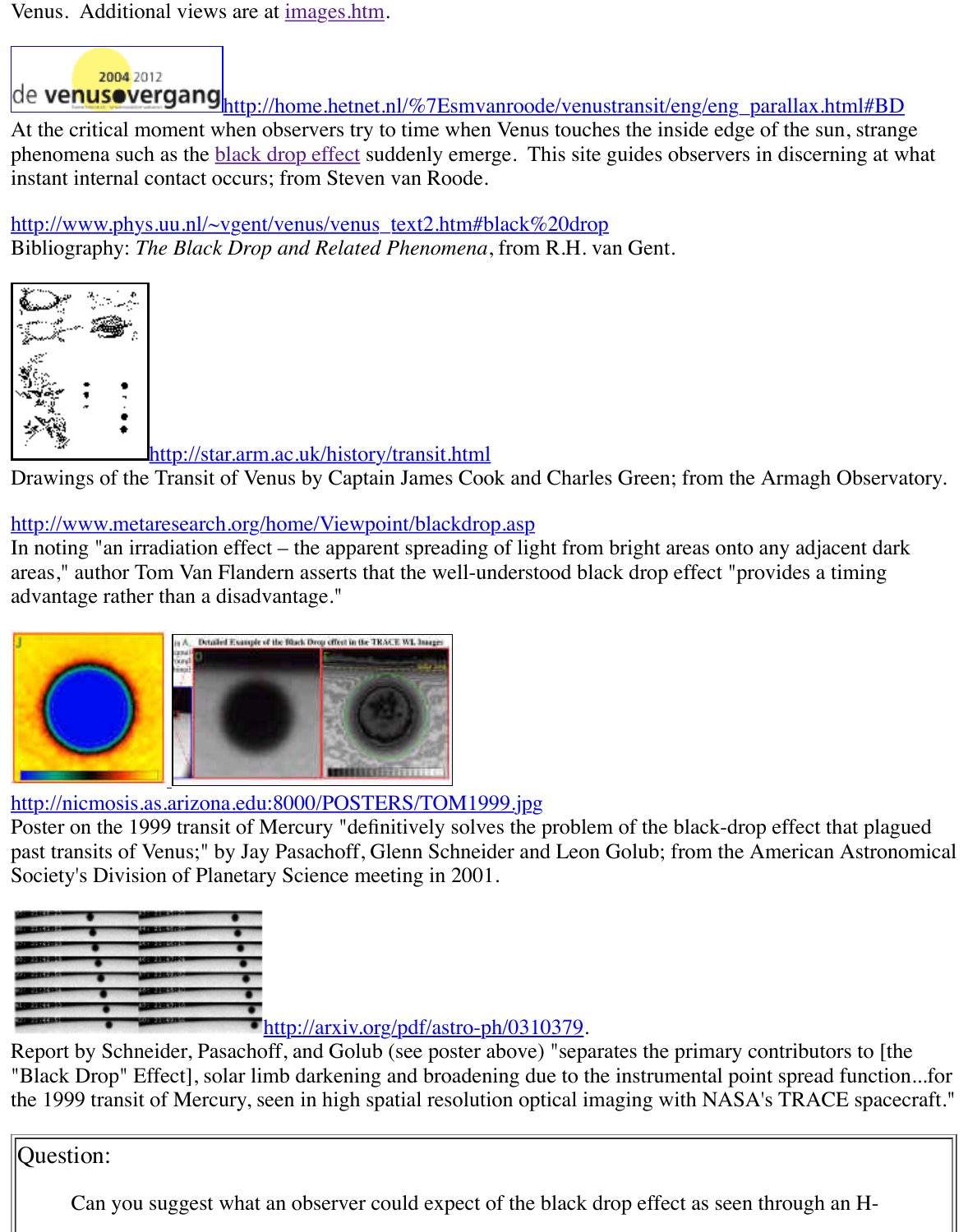elsewhere; see <u>www.williams.edu/astronomy/sun</u> for links to dairy-image Websites). The reas limb darkening is somewhat different from the reason for continuum limb darkening, since Hspectral line rather than continuum and, at least at its center, is optically thick. What is called function" changes with [height in H-alph](http://www.williams.edu/astronomy/eclipse/transitVenus.htm)a, causing its limb darkening.

If there were no limb darkening, only the point-spread function part would remain. Since the P to do with the light/dark change, if the planet comes in right over a prominence (as I think you suggesting) th[en we would be able to time its con](http://www.williams.edu/astronomy/sun)tact accurately since the black-drop effect w then.

In any case, in H-alpha we always see the chromospheric spicules outside the dimension of the so at the moment of contact with the visible limb, it won't be in contact with an H-alpha limb should not be a black-drop effect then, depending on how wide the chromosphere is compared extent of the black-drop effect. That represents a generalization of your prominence question. then, be a black drop at the time that Venus is about to exit the chromosphere rather than when photosphere.



http://home.hetnet.nl/~smvanroode/blackdrop.html

Describes history of black drop effect through modern understanding of the phenomenon and implement observers. Cites literature that concludes "the true time of interior contact is halfway between [of the black drop and the breaking of the thread." Courtesy of Steven van](http://home.hetnet.nl/~smvanroode/blackdrop.html) Roode.



http://usna.edu/Users/physics/huddle/Beat%20the%20Black%20Drop.pdf

Jim Huddle of the U.S. Naval Academy proposes "a variation of Halley's method that avoids the complications of the Black Drop Effect...and requests collaborators to test the method during t [Venus on 8 June 2004." Observers simply photograph Venus at fifteen minute intervals,](http://usna.edu/Users/physics/huddle/Beat%20the%20Black%20Drop.pdf) noting the photos. (PDF file)



**http://rathnasree.htmlplanet.com/blackdrop\_effect.htm** 

[Ongoing discus](http://rathnasree.htmlplanet.com/blackdrop_effect.htm)sion about the black drop effect; list monitored by Nehru Planetarium, New De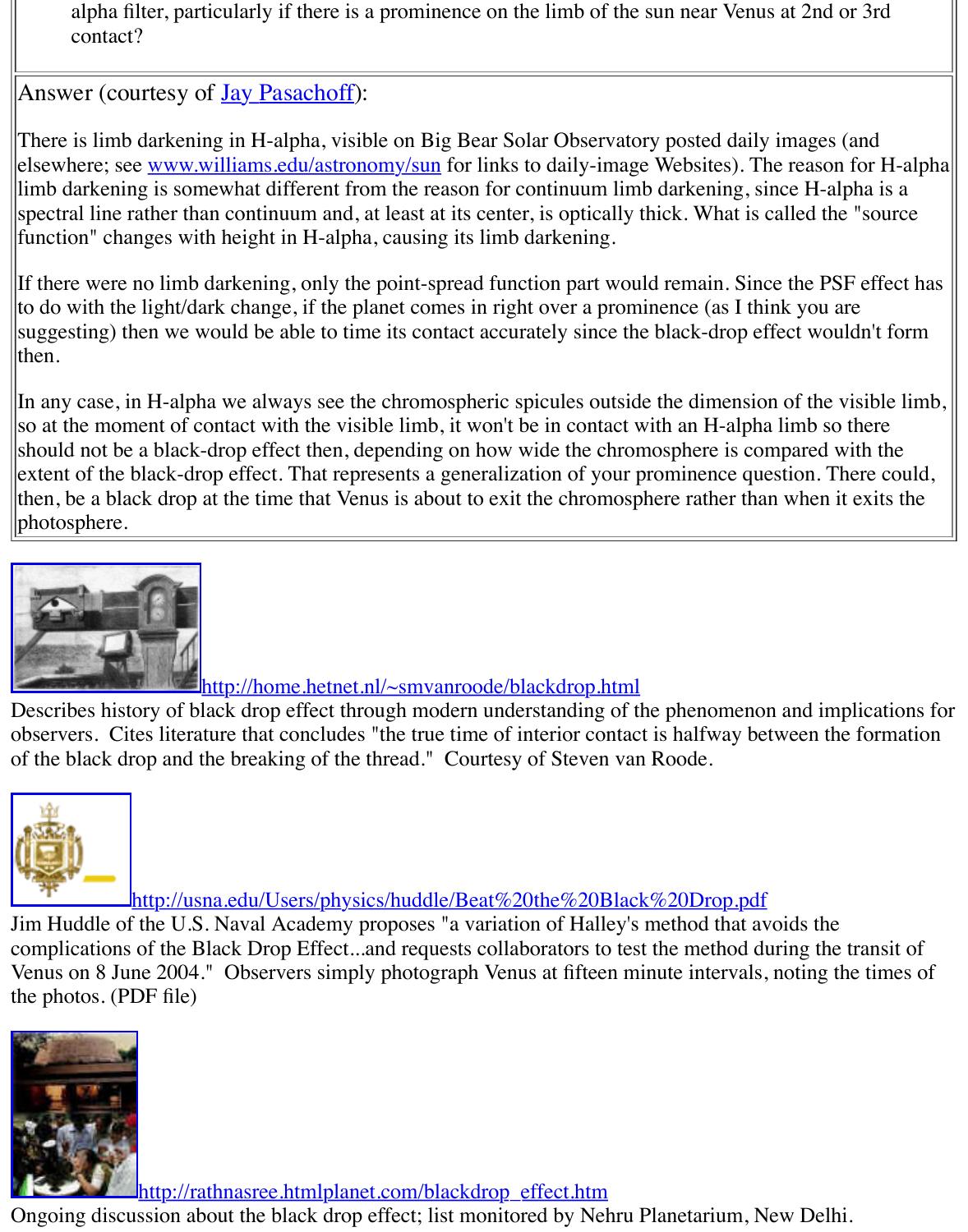http://www.metaresearch.org/home/Viewpoint/blackdrop.asp

Tom Van Flandern proposes that the black drop effect is a "manifestation of irradiation, the spi photons by rapidly moving air cells."



From footnote 28 of Chapter 7 of *Sky and Ocean Joined: U.S. Naval Observa 2000,* [by Steven](http://images.amazon.com/images/P/0521815991.01.LZZZZZZZ.jpg) J. Dick, (Cambridge University Press, 2003):

"The physical cause of the black drop phenomenon has been the subject of considerable controversy. Bradley Schaefer reviews the controversy in "The Transit of Venus and the Notorious Black Drop," BAAS, 32 (2000), 1383-1384. He concludes that the phenomen caused by diffraction, illusion or atmospheric refraction, but by terrestrial atmospheric s that blurs the image."



http://www.astro.univie.ac.at/~wuchterl/Kuffner/2004/Venustransit/russell\_v [Illustrations \(plate](http://www.astro.univie.ac.at/~wuchterl/Kuffner/2004/Venustransit/VENUS_Transit1874/russell_vt_1874.jpg)s) from the book *Observations of the Transit of Venus*, 9th December 1874, by Chamberlain Russell; from the Institute for Astronomy at the University of Vienna.





http://www.bo.astro.it/~biblio/sma/page/venere\_05\_06\_1761.html

Bibliographical and archival records from the Department of Astronomy of the University of I featuring manuscripts of observations made in Bologna by Eustachio Zanotti; includes images from transits in addition to the 1761 records. (Italian; a link with some English translation is a http://www.bo.astro.it/~biblio/Archives/copertina.html.)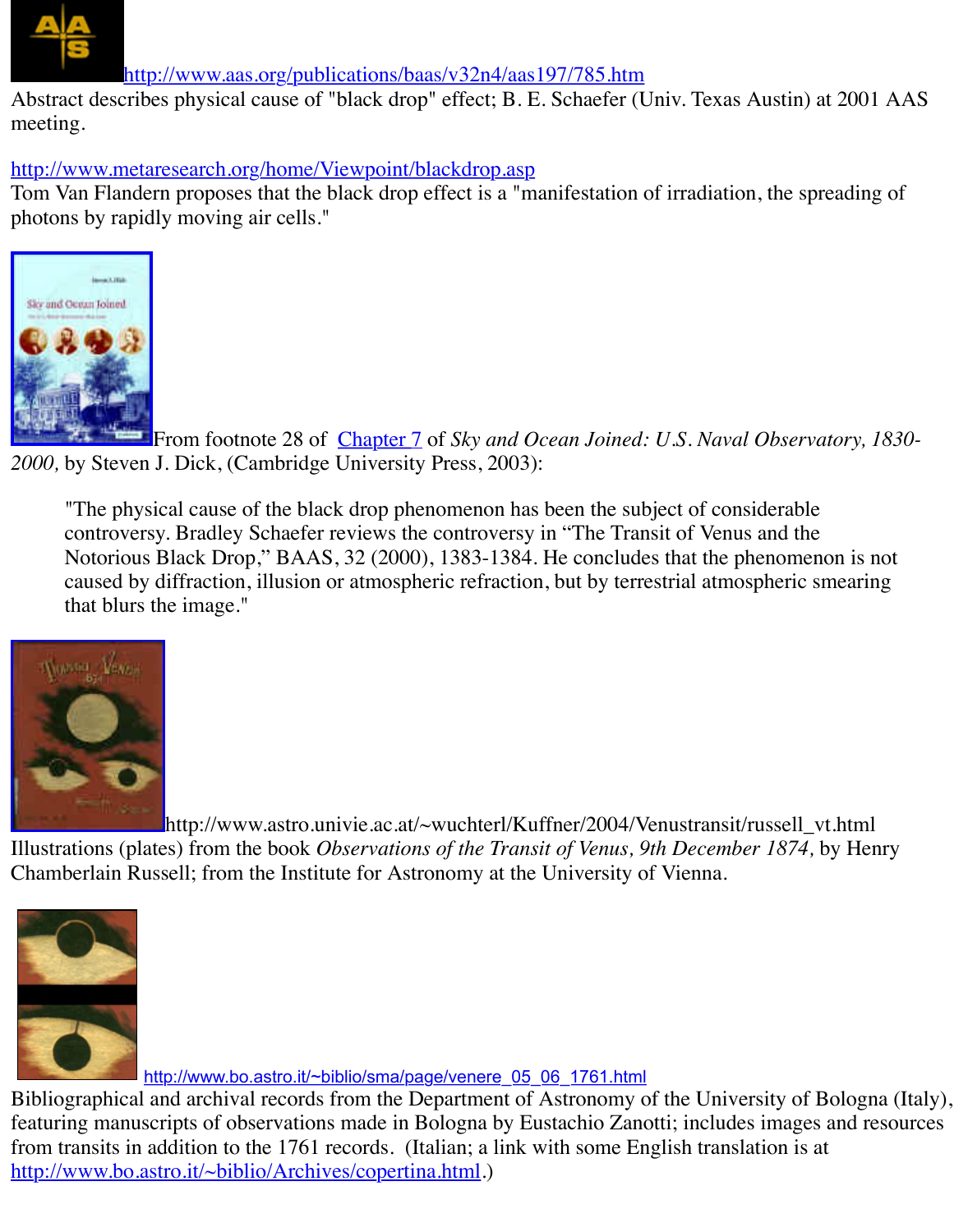

## http://www.bo.astro.it/~biblio/Horn/Blackdrop.htm

[A detailed 1922 assessment of the black drop effect suggests "instru](http://www.bo.astro.it/~biblio/Horn/Blackdrop.htm)mental astigmatism" be considered the cause of some aspects of the *photographed* ligaments." GUIDO HOR D'ARTURO The "black drop" phenomenon and astigmatism. Università di Bologna, Dipartimento di Astronomia, (Pubblicazioni dell'Osservatorio astronomico della R. Uni di Bologna, vol. I, n.3, 1922).



## [http://www.bo.astro.it/~biblio/Hor](http://www.bo.astro.it/~biblio/Horn/Blackdrop.htm)n/Blackdrop.htm

[Images excerpted from GUIDO HORN D'ARTURO](http://www.bo.astro.it/~biblio/Horn/Blackdrop.htm) The "black drop" phenomenon and astigmatism. Università di Bologna, Dipartimento di Astronomia , (Pubblicazioni dell'Osservatorio astronomico della R. Università di Bologna, vol. I, n.3, 1922).



## http://carnap.umd.edu/phil250/transits/transits.html

[Images related to determining the distance of the earth to the sun;](http://carnap.umd.edu/phil250/transits/transits.html) "black drop" effect illustrations. left is "Close-up of Bergman's Drawing of the Blackdrop Effect;" from *The Astronomical Unit Parallax, & the Transits of Venus, Determining the Distance of the Earth from the Sun, From 1 Cnidos to Harold Spencer Jones*.



http://carnap.umd.edu/phil250/transits/images/blackdronp.

"The Black Drop Effect at the Limb of the Sun."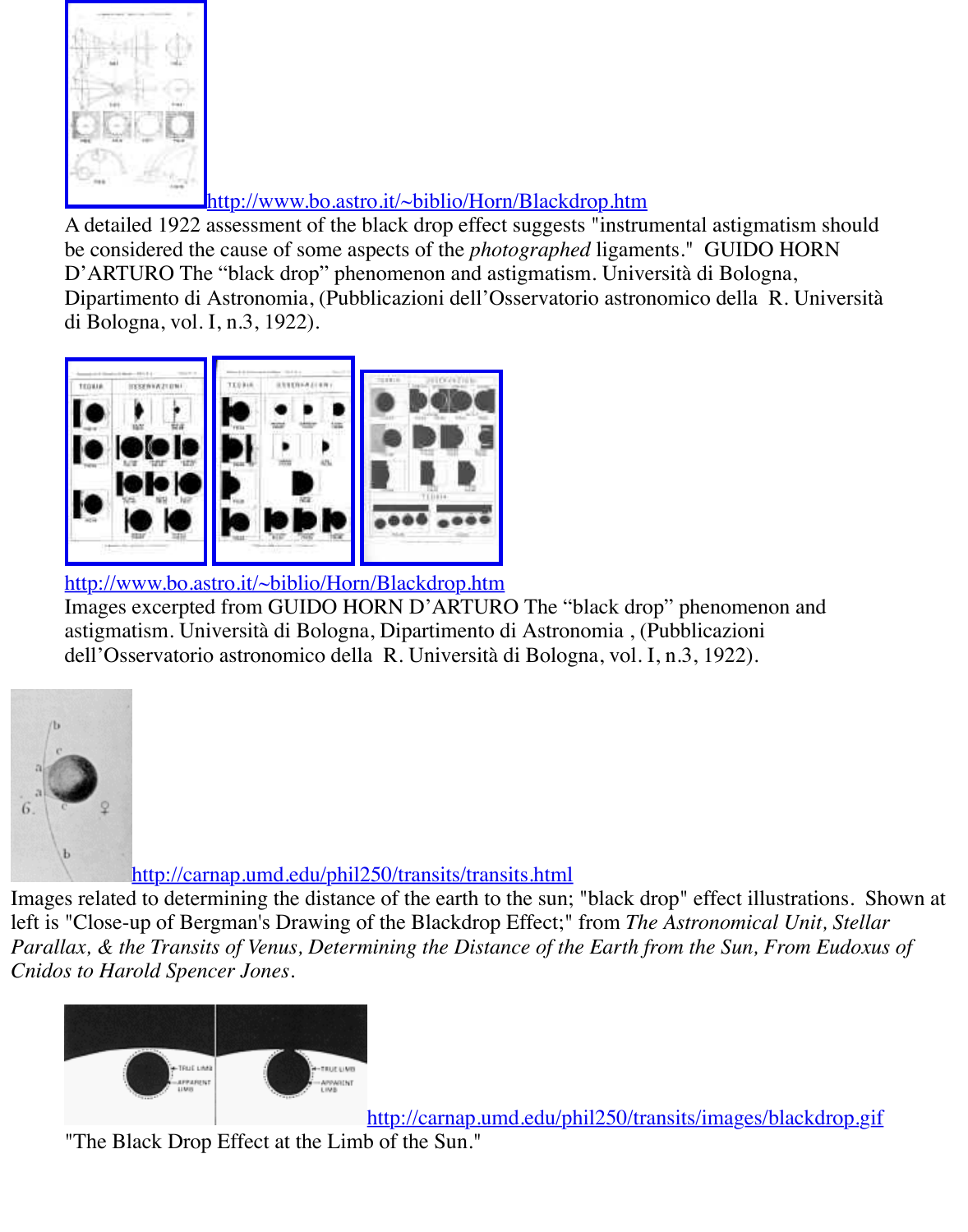

http://carnap.umd.edu/phil250/transits/images/bergman\_drawing. **"**[Torbern Bergman's D](http://carnap.umd.edu/phil250/transits/images/bergman_drawing.gif)rawings of the 1769 Venus Transit."



http://carnap.umd.edu/phil250/transits/images/losmonov\_draw [" Lomonosov's Drawings](http://carnap.umd.edu/phil250/transits/transits.html) of the 1769 Venus Transit."



uses penns me raisan in 1769. http://www.astronomy.org.nz/aas/MonthlyMeetings/MeetingApr2003.asp Figure of Black Drop Effect in article by Grant Christie; from Auckland Astronomical Society.

Original publications scanned by Stanford University Libraries  $\&$  Academic Information Reso offered online, including the following from http://dlib.stanford.edu:6520/text1/dd-ill/transit-1



http://dlib.stanford.edu:6520/text1/dd-ill/transit-1874-2.pdf

"Point Coton, Rodriguez, by Commander W.J.L. Wharton, RN, with a telescope 2 3/4 in aperture, power 160."



<http://dlib.stanford.edu:6520/text1/dd-ill/transit-1874-2.pdf>

"Transit of Venus 1874 Dec. 8. Diagram relating to the Egress of Venus as observed at Mokattam;" observations by Capt. Browne. (Mokattam Hills is near Cairo.)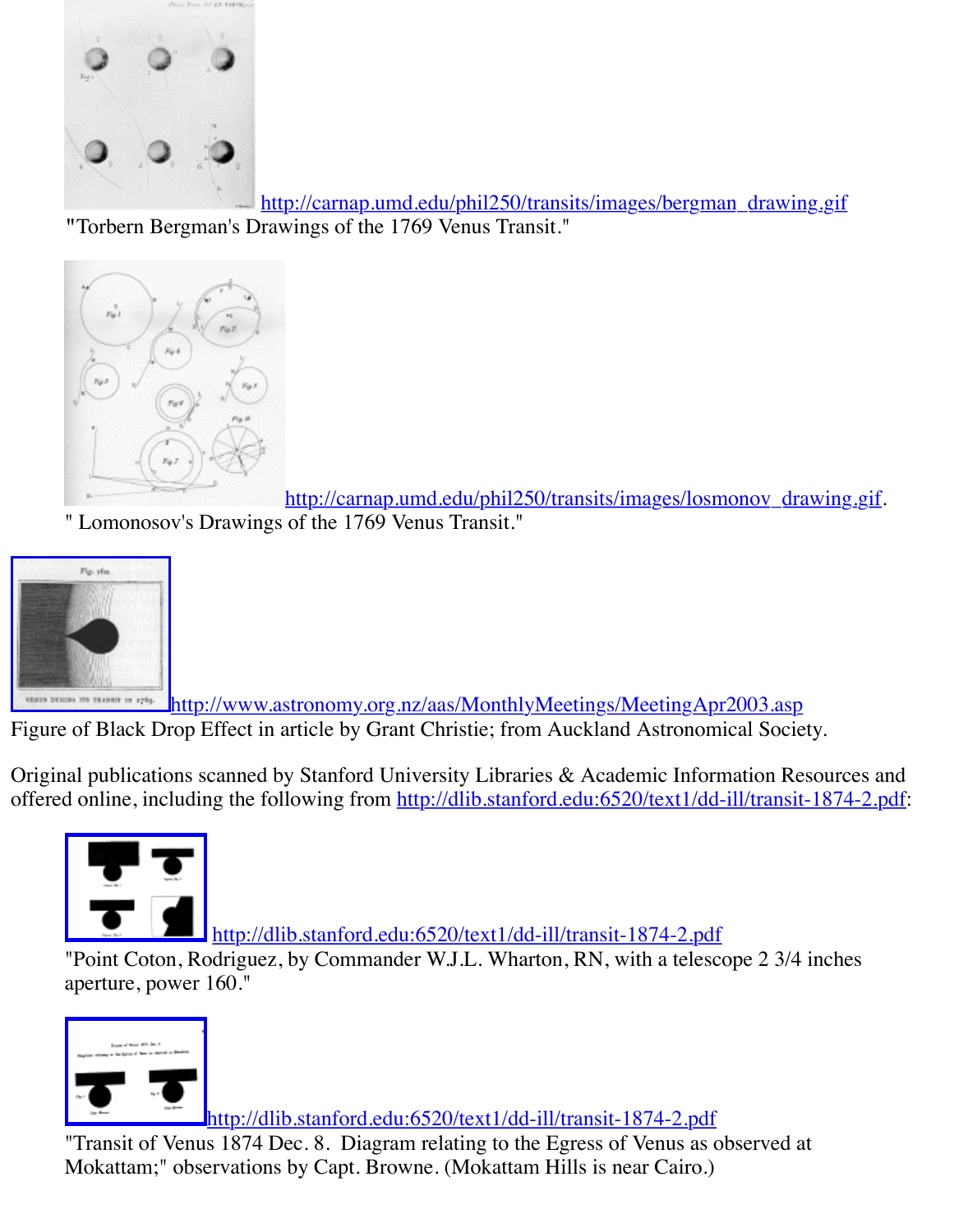

<u>[http://dlib.stanford.edu:6520/text1/dd-ill/tr](http://dlib.stanford.edu:6520/text1/dd-ill/transit-1874-2.pdf)ansit-1874-2</u>

"Transit of Venus 1874 at Suez;" figures  $1 \& 2$  (left) and figures  $3 \& 4$  (right).



http://dlib.stanford.edu:6520/text1/dd-ill/transit-1874-2

["Transit of Venu](http://old.transitofvenus.org/bde-suez1&2.gif)[s 1874 Dec. 8; Ob](http://old.transitofvenus.org/bde-suez3&4.gif)servations at Point Venus, Rodriguez by Lieutenant N R.N. with a Telescope of 6 inches aperture power 152." Ingress Fig. 1 and 2 (left); Ingress [and Egress Fig. 1](http://old.transitofvenus.org/bde-neat1&2.gif) [& 2 \(right\).](http://old.transitofvenus.org/bde-neate3,1,2.gif)



http://dlib.stanford.edu:6520/text1/dd-ill/transit-1874-2.

"Transit of Venus 1874 December 8. Observations at Hermitage Islet, Rodriguez by Lie R. Hoggan, R.N. with a telescope of 4 inches aperure, power 120 ingress, 160 egress." figures  $1, 2, \& 3$  [\(left\); egress figu](http://old.transitofvenus.org/bde-Hoggan1-4.gif)res  $1, 2, 3, \& 4$  (right).



http://dlib.stanford.edu:6520/text1/dd-ill/transit-1874-2.pdf

"Transit of Venus 1874 December 8. Observations at Supply Bay, Kerguelen's Island by Corbel witha telescope of 4 1/2 inches aperture, power 145." Ingress figures 1, 2, & 3.



<http://dlib.stanford.edu:6520/text1/dd-ill/transit-1874-2.pdf>

Observations at Supply Bay, Kerguelen's Island by Lieutenant G.E. Coke, R.N., with a to of 3 1/2 inches aperutre, power 150." Ingress figures 4 & 5.

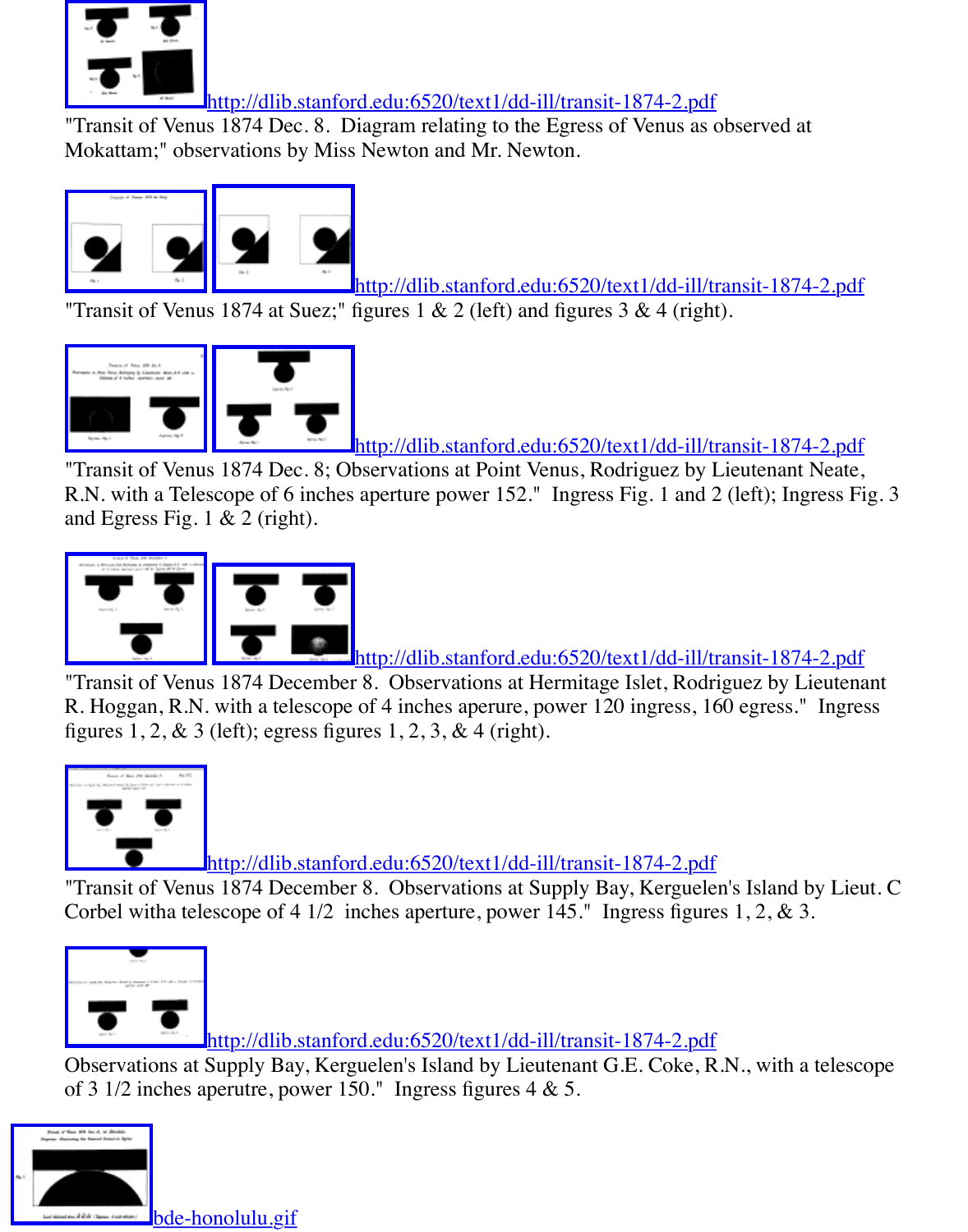Illustration of internal contact, 1874 December 8, Honolulu; Tupman 6-inch refractor; 20h, 46. *Account of Observations of the Transit of Venus...*; edited by Sir George Biddell Airy, K.C.B.



bde-artificial.gif

"Front elevation of the Model artificially representing the circumstances of the Transit of Venus the distance of 400 feet. One-fourth natural size. The planet is represented in the position of I [with Sun's limb \(nearby\); its mot](http://old.transitofvenus.org/bde-artificial.gif)ion is from left to right." 1874 December 8, Honolulu; G.L.



http://www.vt-2004.org/Background/Infol2/EIS-F7.html

[Belgian astronomers view "black drop" effect from Chile in 1874; from Hilmar W. Duerb](http://www.vt-2004.org/Background/Infol2/EIS-F7.html)eck.

From email:

- $\bullet$  "Has anyone given thought to how the shadow of a sphere wrapping around the edge of larger sphere would be shaped? Try it. It is not such a mystery." -Siteartist
- Having just watched the UK TV coverage of yesterday's Transit of Venus, which discuss drop effect" I tried an experiment using my graphics program. Placing a small black circ just in contact with a large white one (on a black background), I found that the degree of increased when I zoomed out and decreased when I zoomed in. Likewise, viewing the s distance I found that the black drop effect increased as I moved further away. I then reve colours of the image and produced an corresponding "white drop effect". To me the cause obvious. Namely that the eye's resolution is limited, so that the smaller the image the les the boundary between adjacent objects. The same probably applies to optical apparatus; lenses themselves, then certainly to the media upon which images are displayed. My conclusions leads me to believe that the effect is not caused by cosmic interventions, but simply by our po perception.



Try this test: open the **blackdrop.gif** file. If you zoom in you will see that distinct white separation between the two circles. As you zoom out this becomes less vis